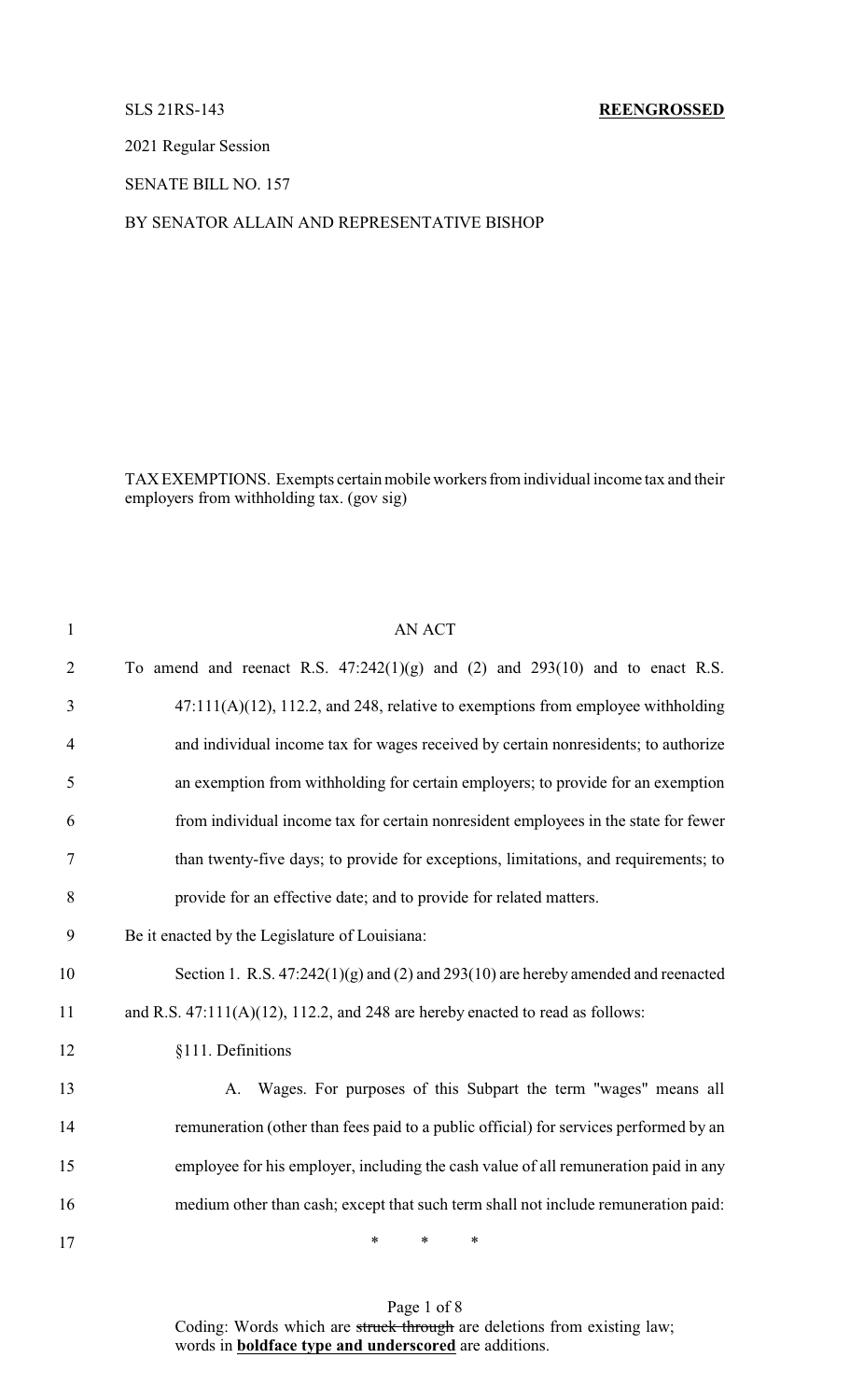| $\mathbf{1}$   | (12) That is exempt from this provision pursuant to the mobile workforce        |
|----------------|---------------------------------------------------------------------------------|
| $\overline{2}$ | employer exemption from withholding and reporting requirement provided in       |
| 3              | R.S. 47:112.2.                                                                  |
| $\overline{4}$ | $\ast$<br>$\ast$<br>∗                                                           |
| 5              | §112.2. Mobile workforce employer exemption from withholding and reporting      |
| 6              | requirement                                                                     |
| $\overline{7}$ | A. Beginning January 1, 2022, except as otherwise provided in this              |
| 8              | Section, an employer is not required to withhold taxes under R.S. 47:112 on     |
| 9              | wages that are paid to an employee described in R.S. 47:248. If, during the     |
| 10             | calendar year, the number of days an employee spends performing employment      |
| 11             | duties for the employer and any entity related to the employer in this state    |
| 12             | exceeds the twenty-five-day threshold described in R.S. $47:248(B)(1)(a)$ , an  |
| 13             | employer shall withhold and remit tax to this state for every day in that       |
| 14             | calendar year, including the first twenty-five days during which the employee   |
| 15             | performed employment duties in this state.                                      |
| 16             | B. The Department of Revenue shall not require the payment of any               |
| 17             | penalties or interest otherwise applicable for failing to deduct and withhold   |
| 18             | income taxes as required under this Subpart if, when determining whether        |
| 19             | withholding was required, the employer met either of the following conditions:  |
| 20             | (1) The employer at its sole discretion maintained a time and attendance        |
| 21             | system specifically designed to allocate employee wages for income tax purposes |
| 22             | among all taxing jurisdictions in which the employee performs employment        |
| 23             | duties for the employer, and the employer relied on data from that system.      |
| 24             | (2) The employer did not maintain a time and attendance system, and the         |
| 25             | employer relied on either:                                                      |
| 26             | (a) Its own records, maintained in the regular course of business, of the       |
| 27             | employee's location.                                                            |
| 28             | (b) The employee's reasonable determination of the time the employee            |
| 29             | expected to spend performing employment duties in this state provided the       |

Page 2 of 8 Coding: Words which are struck through are deletions from existing law; words in **boldface type and underscored** are additions.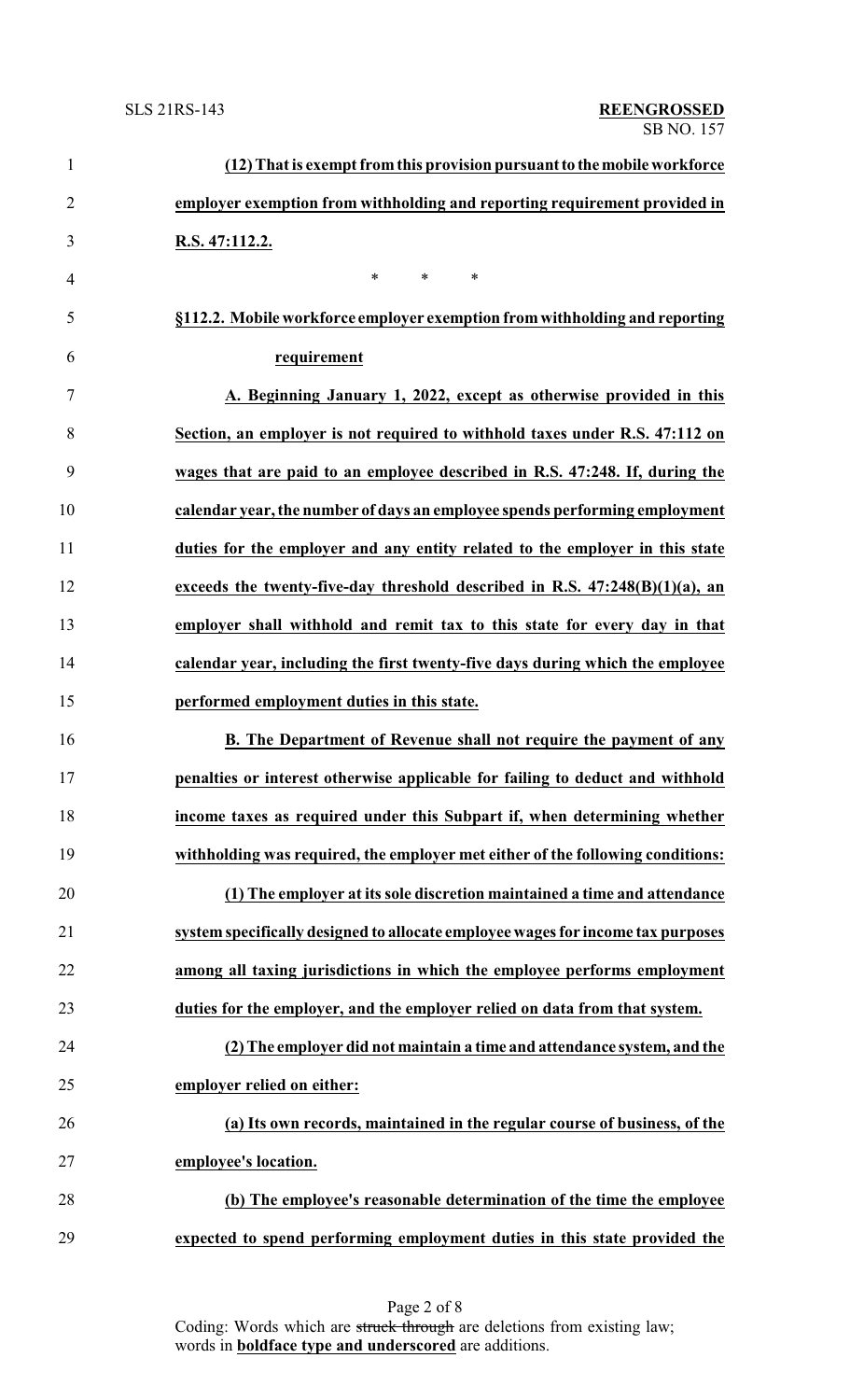| $\mathbf{1}$   | employer did not have actual knowledge of fraud on the part of the employee            |
|----------------|----------------------------------------------------------------------------------------|
| $\overline{2}$ | in making the determination and provided that the employer and the employee            |
| 3              | did not collude to evade taxation in making the determination.                         |
| $\overline{4}$ | C. For purposes of this Section, an employee shall be considered present               |
| 5              | and performing employment duties within this state for a day if the employee           |
| 6              | performs more of the employee's employment duties in this state than in any            |
| 7              | other state during that day. Any portion of the day during which the employee          |
| 8              | is in transit shall not be considered in determining the location of an employee's     |
| 9              | performance of employment duties.                                                      |
| 10             | $\ast$<br>$\ast$<br>∗                                                                  |
| 11             | §242. Segregation of items of gross income                                             |
| 12             | All items of gross income, not otherwise exempted in this Chapter, shall be            |
| 13             | segregated into two general classes.                                                   |
| 14             | (1) The class of gross income to be designated as "allocable income" shall             |
| 15             | include only the following:                                                            |
| 16             | $\ast$<br>$\ast$<br>∗                                                                  |
| 17             | (g) Salaries, wages, or other compensation received by a nonresident                   |
| 18             | individual for personal services.                                                      |
| 19             | (i) However, salaries, Salaries, wages, or other compensation received by a            |
| 20             | nonresident individual for personal services rendered during a declared state disaster |
| 21             | or emergency as defined in R.S. 47:53.5 shall not be considered an item of gross       |
| 22             | income to be designated as allocable income.                                           |
| 23             | (ii) Wages, as defined by R.S. 47:111(A), paid to a nonresident individual             |
| 24             | that are exempt pursuant to the mobile workforce provisions of R.S. 47:248             |
| 25             | shall not be considered an item of gross income to be designated as allocable          |
| 26             | income.                                                                                |
| 27             | $\ast$<br>∗<br>∗                                                                       |
| 28             | (2) The class of income to be designated as "apportionable income" shall               |
| 29             | include all items of gross income which are not properly includible in allocable       |
|                |                                                                                        |

Page 3 of 8 Coding: Words which are struck through are deletions from existing law; words in **boldface type and underscored** are additions.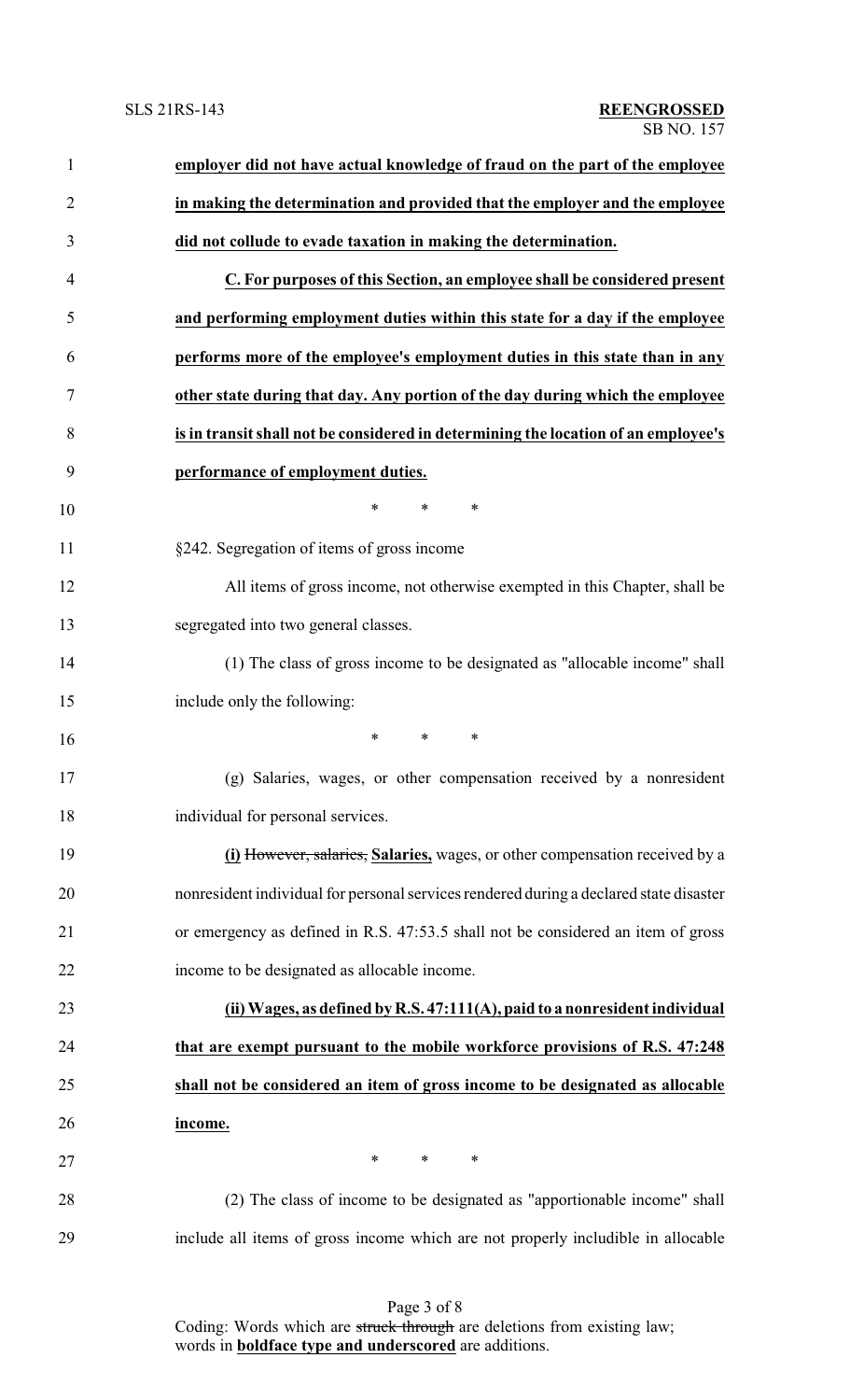| 1              | income as defined in this Section.                                                    |
|----------------|---------------------------------------------------------------------------------------|
| $\overline{2}$ | (a) However, salaries, Salaries, wages, or other compensation received by             |
| 3              | a nonresident individual for personal services rendered during a declared state       |
| $\overline{4}$ | disaster or emergency and income from construction, repair, or other similar services |
| 5              | received by a nonresident corporation for disaster or emergency-related work          |
| 6              | rendered during a declared state disaster or emergency as defined in R.S. 47:53.5     |
|                | shall not be considered an item of gross income to be designated as apportionable     |
| 8              | income.                                                                               |
| 9              | (b) Wages, as defined by R.S. $47:111(A)$ , paid to a nonresident individual          |
| 10             | that are exempt pursuant to the mobile workforce provisions of R.S. 47:248            |
| 11             | shall not be considered an item of gross income to be designated as allocable         |
| 12             | income.                                                                               |

**\*** \* \* \* **§248. Exemption for certain nonresident individuals; mobile workforce A. Definitions. As used in this Section: (1) "Professional athlete" means an athlete who performs services in a professional athletic event for compensation and includes active players and players on the disabled list if required to travel with the team. (2) "Professional entertainer" means a person who performs services in the professional performing arts for compensation on a per-event basis. (3) "Public figure" means a person of prominence who performs services at discrete events, such as speeches, public appearances, or similar events, for compensation on a per-event basis. (4) "Qualified production employee" means a person who performs**

 **services of any nature directly relating to a state-certified production for compensation, provided that the compensation paid to the person are qualified production expenditures under the motion picture production tax credit, R.S. 47:6007, and that the compensation is subject to withholding as a condition to treating the compensation as a qualified production expenditure.**

> Page 4 of 8 Coding: Words which are struck through are deletions from existing law; words in **boldface type and underscored** are additions.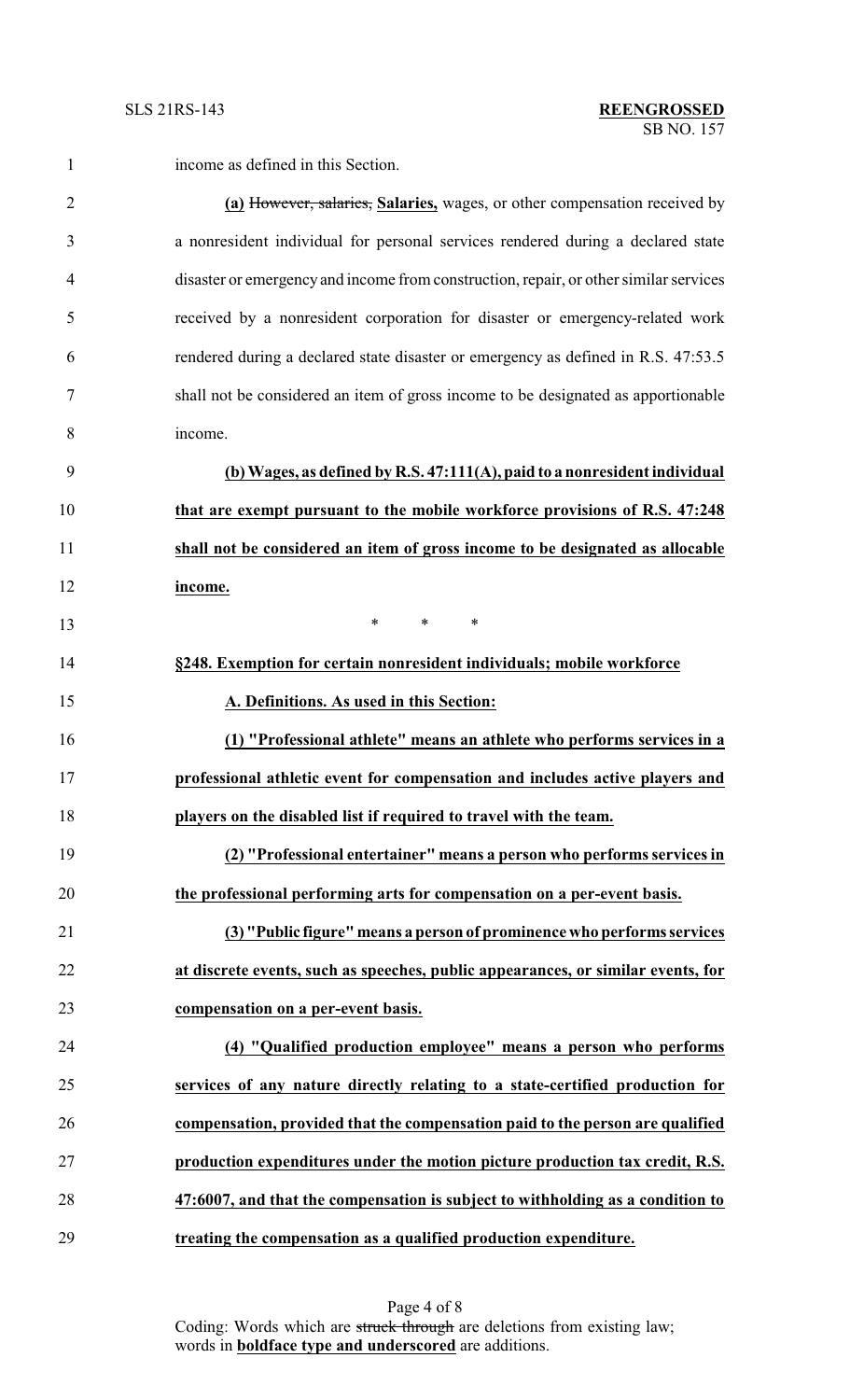| $\mathbf{1}$   | (5) "Staff member of a professional athletic team" means any person                 |
|----------------|-------------------------------------------------------------------------------------|
| $\overline{2}$ | required to travel with and perform services on behalf of a professional athletic   |
| 3              | team, including but not limited to coaches, managers, and trainers.                 |
| $\overline{4}$ | (6) "Time and attendance system" means a system through which an                    |
| 5              | employee is required, on a contemporaneous basis, to record the employee's          |
| 6              | work location for every day worked outside the state where the employee's           |
| 7              | employment duties are primarily performed and that is designed to allow the         |
| 8              | employer to allocate the employee's compensation for income tax purposes            |
| 9              | among all states in which the employee performs employment duties for the           |
| 10             | employer.                                                                           |
| 11             | B.(1) Beginning January 1, 2022, wages, as defined by R.S. 47:111(A),               |
| 12             | paid to a nonresident individual are exempt from the tax levied under R.S.          |
| 13             | 47:290 if all of the following conditions apply:                                    |
| 14             | (a) The compensation is paid for employment duties performed by the                 |
| 15             | individual in this state for twenty-five or fewer days in the calendar year.        |
| 16             | (b) The individual performed employment duties in more than one state               |
|                | during the calendar year.                                                           |
| 18             | (c) The wages are not paid for employment duties performed by the                   |
| 19             | individual in the individual's capacity as a professional athlete, staff member of  |
| 20             | a professional athletic team, professional entertainer, public figure, or qualified |
| 21             | production employee.                                                                |
| 22             | (d) The individual's income is exempt from taxation by this state under             |
| 23             | the United States Constitution or federal statute or the nonresident individual's   |
| 24             | state of residence either provides a substantially similar exemption or does not    |
| 25             | impose an individual income tax.                                                    |
| 26             | The exemption provided in this Subsection shall not apply if the                    |
| 27             | nonresident individual has any other income derived from sources within this        |
| 28             | state for the taxable year.                                                         |
| 29             | ∗<br>$\ast$<br>∗                                                                    |

Page 5 of 8 Coding: Words which are struck through are deletions from existing law; words in **boldface type and underscored** are additions.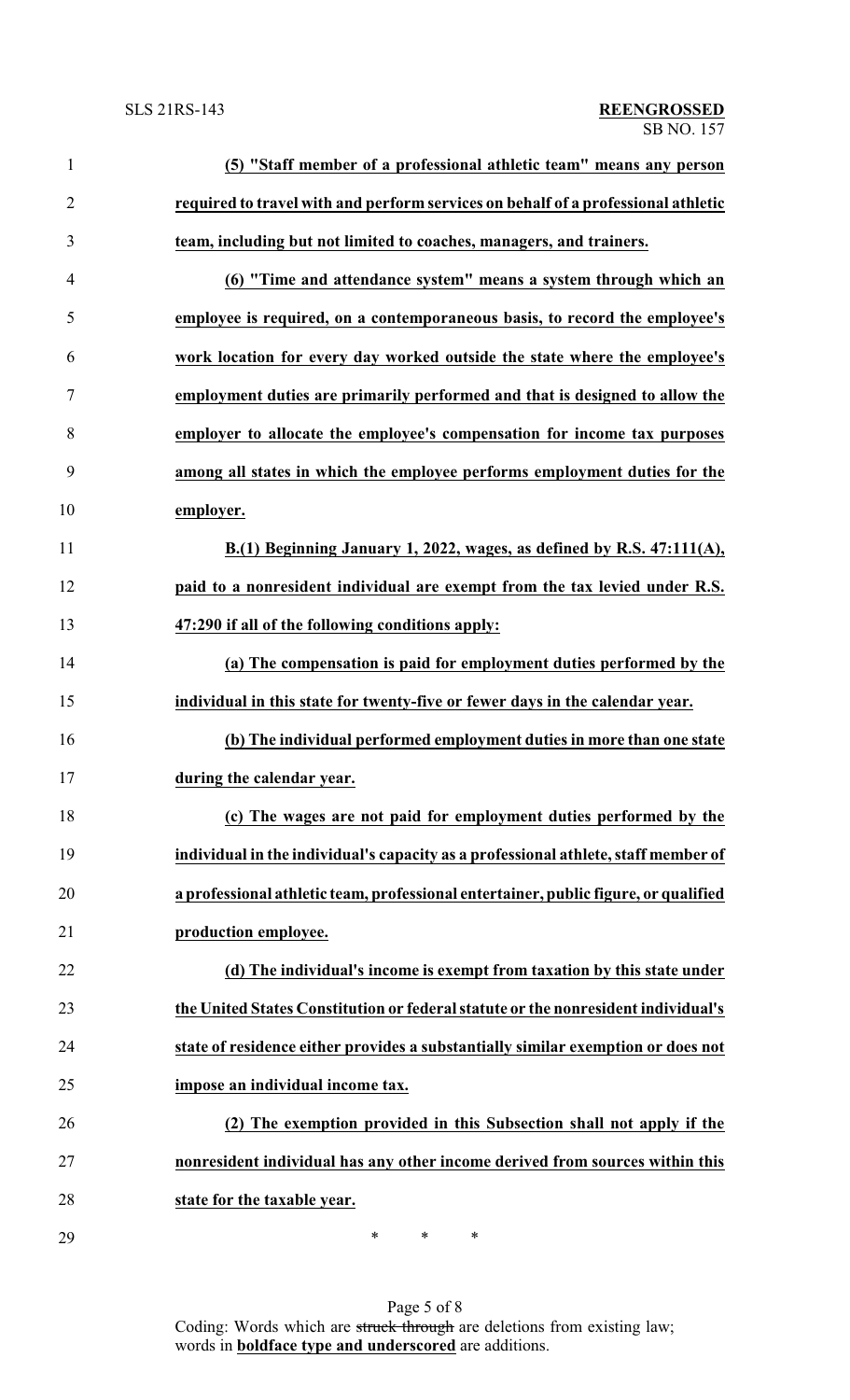| §293. Definitions |
|-------------------|
|                   |

 The following definitions shall apply throughout this Part, unless the context requires otherwise:

4 \* \* \* \* (10) "Tax table income", for nonresident individuals, means the amount of Louisiana income, as provided in this Part, allocated and apportioned under the provisions of R.S. 47:241 through 247, plus the total amount of the personal exemptions and deductions already included in the tax tables promulgated by the secretary under authority of R.S. 47:295, less the proportionate amount of the federal income tax liability, excess federal itemized personal deductions, the temporary teacher deduction, the recreation volunteer and volunteer firefighter deduction, the construction code retrofitting deduction, any gratuitous grant, loan, or other benefit directly or indirectly provided to a taxpayer by a hurricane recovery entity if such benefit was included in federal adjusted gross income, the exclusion provided for in R.S. 47:297.3 for S Bank shareholders, the deduction for expenses disallowed by 26 U.S.C. 280C, salaries, wages or other compensation received for disaster or emergency-related work rendered during a declared state disaster or emergency, **wages of nonresident individuals who are eligible for the mobile workforce exemption pursuant to R.S. 47:248,** the deduction for net capital gains, the pass- through entity exclusion provided in R.S. 47:297.14, and personal exemptions and deductions provided for in R.S. 47:294. The proportionate amount is to be determined by the ratio of Louisiana income to federal adjusted gross income. When federal adjusted gross income is less than Louisiana income, the ratio shall be one hundred percent.

 $*$  \* \* \*

 Section 2. This Act shall become effective upon signature by the governor or, if not signed by the governor, upon expiration of the time for bills to become law without signature 28 by the governor, as provided by Article III, Section 18 of the Constitution of Louisiana. If vetoed by the governor and subsequently approved by the legislature, this Act shall become

> Page 6 of 8 Coding: Words which are struck through are deletions from existing law; words in **boldface type and underscored** are additions.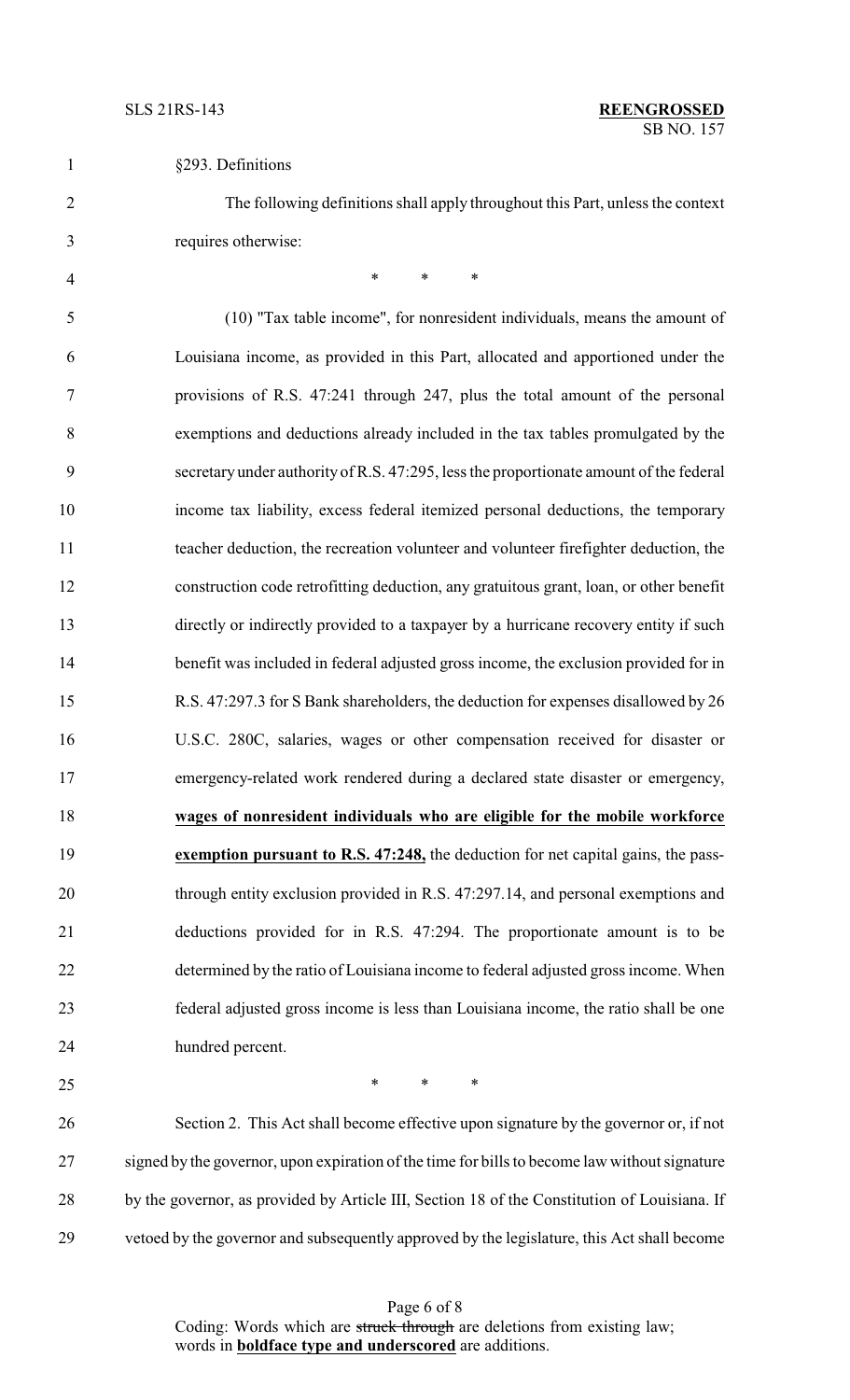1 effective on the day following such approval.

The original instrument was prepared by Leonore Heavey. The following digest, which does not constitute a part of the legislative instrument, was prepared by Carla S. Roberts.

# DIGEST

SB 157 Reengrossed 2021 Regular Session Allain

Present law requires nonresident individuals to pay individual income tax to the state for all income earned within or derived from sources in the state.

Proposed law exempts nonresident employees who perform their employment duties in this state for 25 or fewer days during a calendar year.

Proposed law provides that this exemption for employees only applies if all of the following are true:

- (1) The nonresident individual performed employment duties in this state for 25 or fewer days during the year.
- (2) The nonresident individual performed employment duties in more than one state.
- (3) The nonresident individual did not receive the wages for performing duties as a professional athlete, staff member of a professional athletic team, professional entertainer, public figure, or qualified production employee.
- (4) The nonresident individual's state of residence either provides a substantially similar exemption or does not impose an individual income tax.
- (5) The nonresident individual did not have any other Louisiana source income.

Present law requires every employer paying wages to an employee performing services in the state to deduct and remit withholding tax.

Proposed law exempts employers from this requirement for employees who perform employment duties in this state for 25 or fewer days during the year if the employee is exempt from state individual income tax under proposed law.

Proposed law provides that if a nonresident employee performs employment duties in this state for more than 25 days, that the employer is required to remit tax to this state for every day in that calendar year, including the first 25 days.

Proposed law does not allow the Dept. of Revenue to impose penalties or charge interest for failure to withhold by an employer with nonresident employees if the employer relied on:

- (1) Data from a time and attendance system specifically designed to allocate employee wages for income tax purposes among all taxing jurisdictions.
- (2) In the absence of a time and attendance system, on its own records maintained in the regular course of business or on the employee's determination of the time the employee performed employment duties in this state provided that the employer did not have actual knowledge of fraud on the part of the employee.

Effective upon the signature of the governor.

(Amends R.S. 47:242(1)(g) and (2) and 293(10); adds R.S. 47:111(A)(12), 112.2, and 248)

Page 7 of 8

Coding: Words which are struck through are deletions from existing law; words in **boldface type and underscored** are additions.